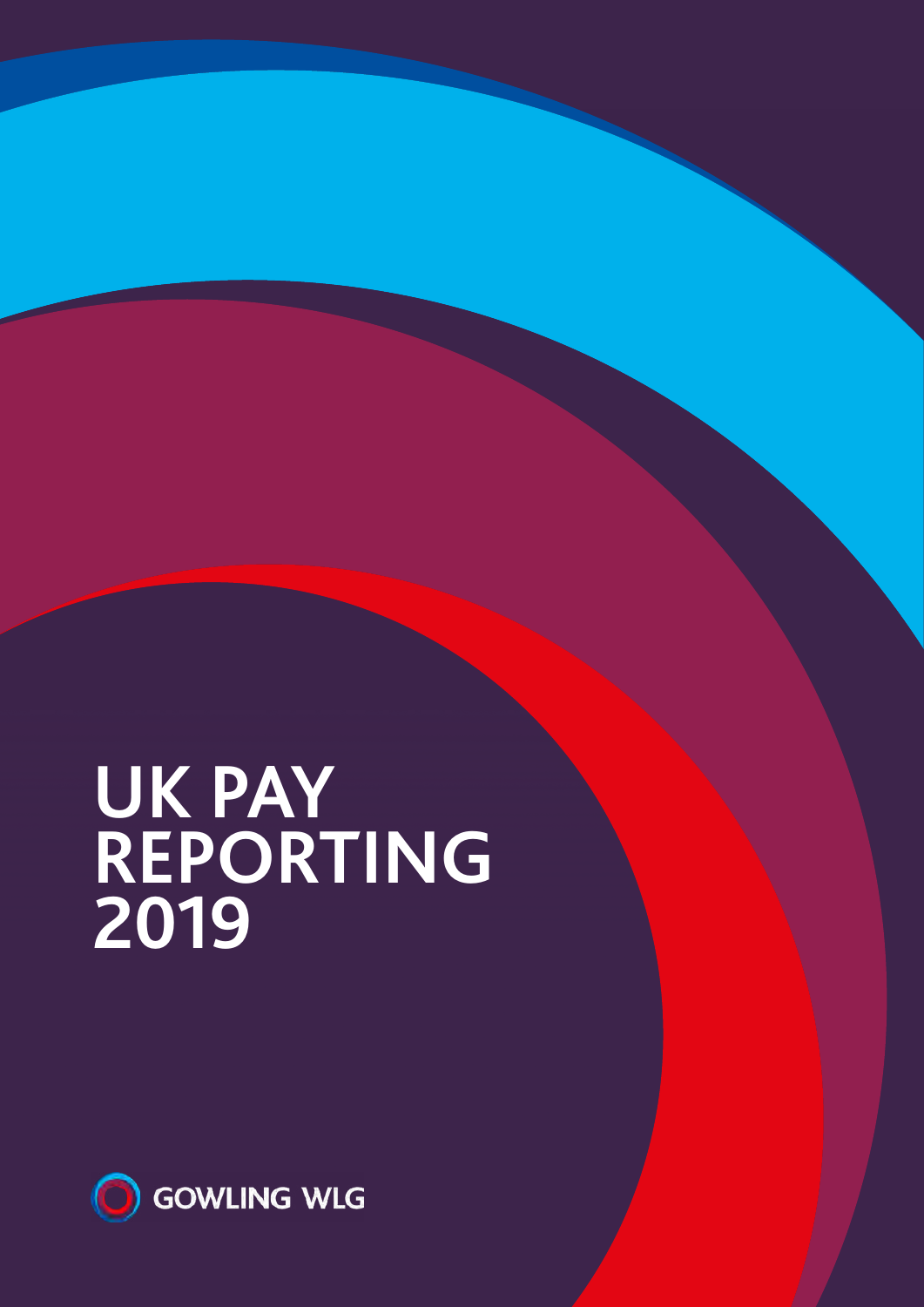## **HOURLY PAY GAPS AT A GLANCE**

| <b>STATUTORY GENDER PAY GAP</b> |                              |                                        | <b>COMBINED EMPLOYEE &amp; PARTNER</b><br><b>GENDER PAY GAP</b>             |     |                                             |
|---------------------------------|------------------------------|----------------------------------------|-----------------------------------------------------------------------------|-----|---------------------------------------------|
| Median                          | 20%                          | $\frac{1}{2}$ 5% from 2018             | Median                                                                      | 41% | $\frac{1}{2}$ 5% from 2018                  |
| Mean                            | 23%                          | $\frac{1}{2}$ 2% from 2018             | Mean                                                                        | 58% | $\frac{1}{2}$ 3% from 2018                  |
|                                 |                              |                                        |                                                                             |     |                                             |
|                                 | <b>EMPLOYEE BAME PAY GAP</b> |                                        | <b>PAY GAP</b>                                                              |     | <b>COMBINED EMPLOYEE &amp; PARTNER BAME</b> |
| Median                          | 15%                          | $\bigvee$ 1% from 2018                 | Median                                                                      | 23% | $\bigvee$ 1% from 2018                      |
| Mean                            | 24%                          | $\leftrightarrow$ no change from 2018  | Mean                                                                        | 48% | <sup>1</sup> 3% from 2018                   |
|                                 |                              |                                        |                                                                             |     |                                             |
| <b>GAP</b>                      |                              | <b>EMPLOYEE SEXUAL ORIENTATION PAY</b> | <b>COMBINED EMPLOYEE &amp; PARTNER</b><br><b>SEXUAL ORIENTATION PAY GAP</b> |     |                                             |
| Median                          | 15%                          | New measure                            | Median                                                                      | 23% | New measure                                 |
| Mean                            | 8%                           |                                        | Mean                                                                        | 7%  |                                             |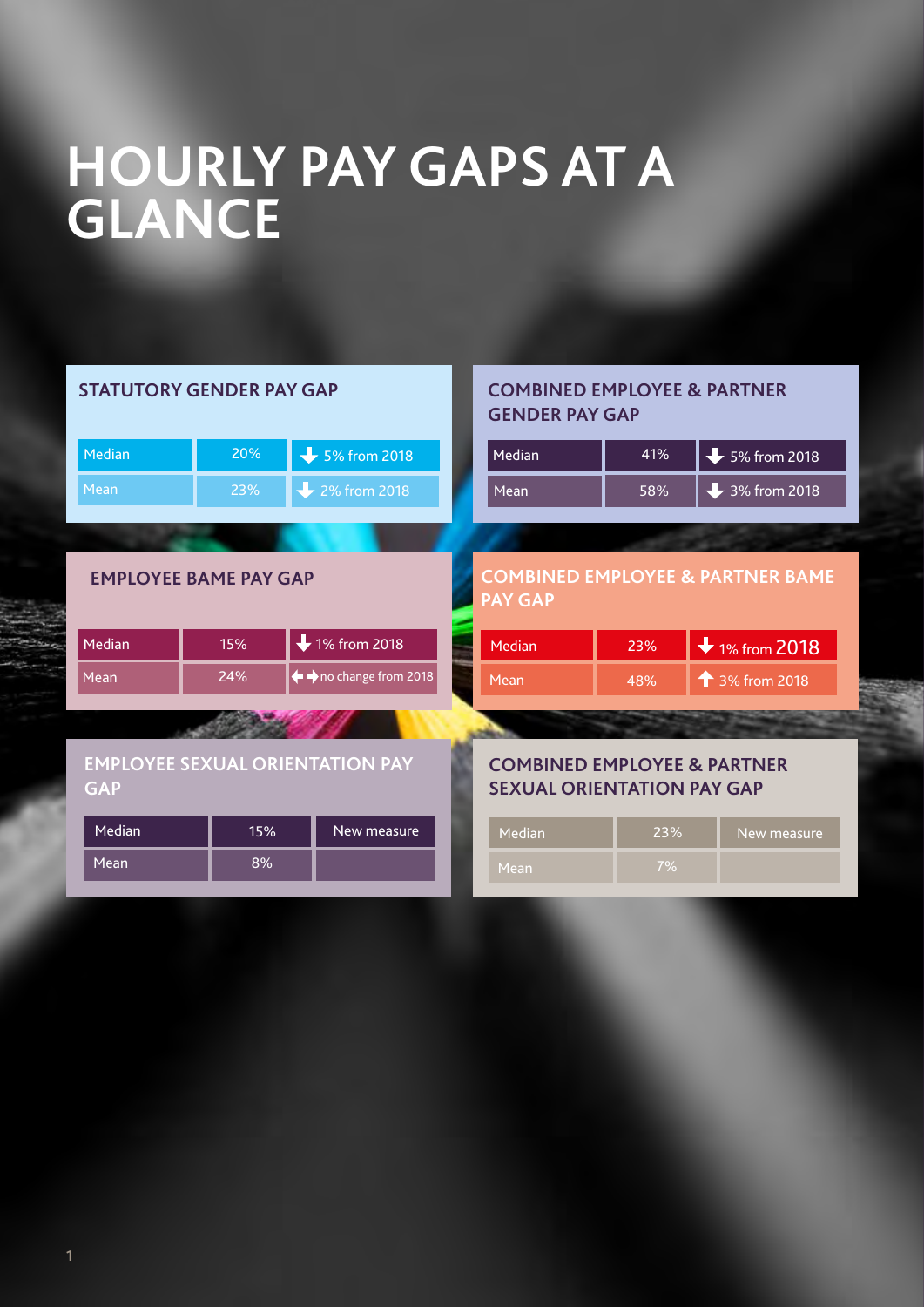# **INTRODUCTION**

**Welcome to our UK Pay Report 2019. At Gowling WLG we believe that diversity and inclusion makes us a stronger business – more relevant and valuable to our clients, more empowering for our people, and more engaged with our wider communities.**

We celebrate different cultures, backgrounds, perspectives and experiences and we support the UK government's focus on gender pay gap transparency to highlight areas of potential unfairness.

We were one of the first law firms to expand on the statutory requirements to include our ethnicity pay gap and this year we are taking another step forward by publishing our sexual orientation pay gap.

We are encouraged by the improvements seen in the majority of our pay gaps this year – recognising that the structure of our UK workforce means that it will take time to further minimise and eliminate all reported gaps.

Importantly, we remain confident that we offer equal pay for equal roles and performance and have annual assurance processes in place to monitor this.

We are committed to promoting a workplace in which everyone is free to develop and progress to the best of their abilities across our offices in the UK and globally. We continue to invest heavily in our diversity and inclusion networks and initiatives to ensure that we live up to that commitment – and continue to improve for the benefit of our people, our clients and our communities.

I confirm that the data reported is accurate.

Devel.

**David Fennell** Chief Executive, Gowling WLG (UK) LLP

27 February 2020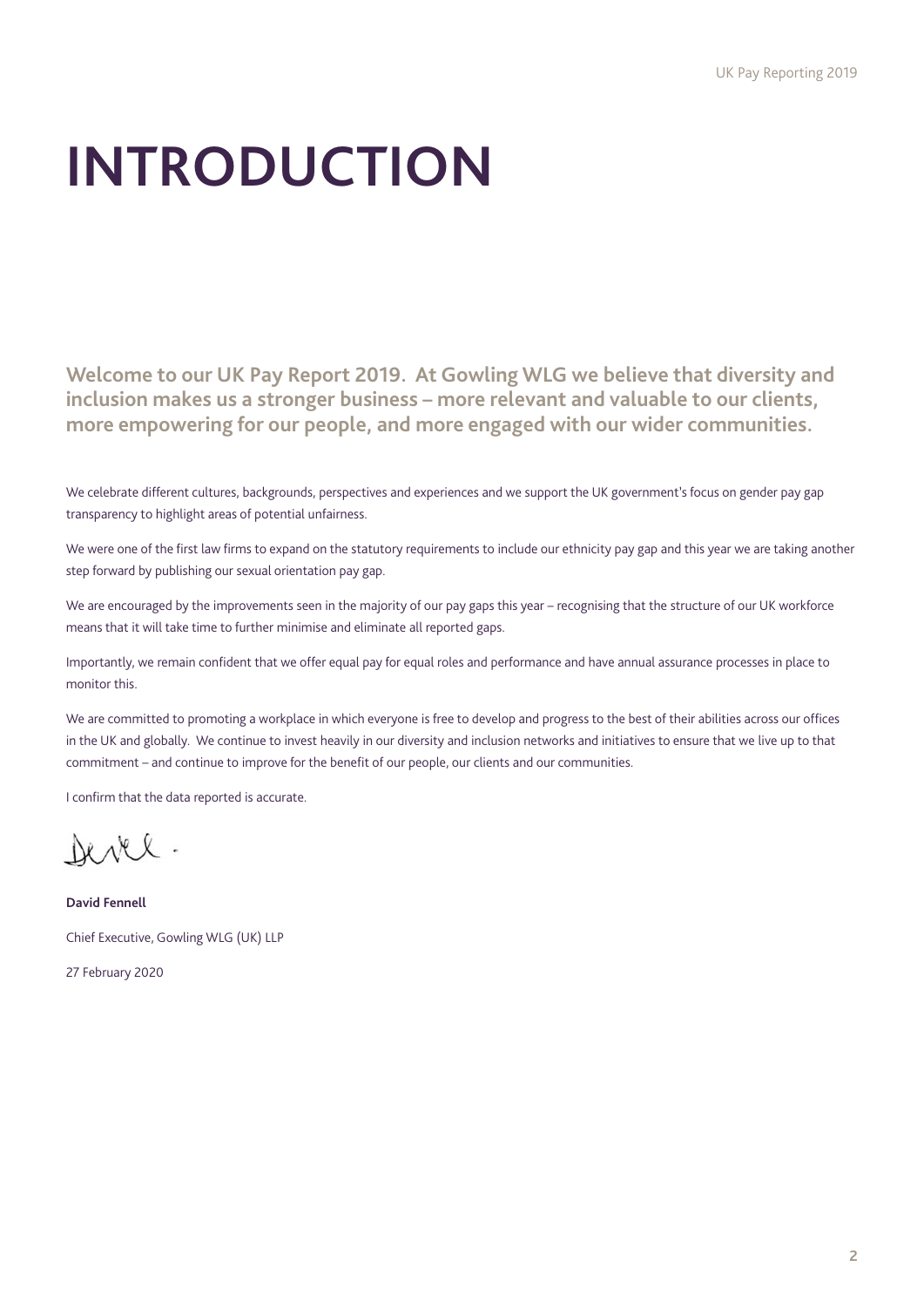### **•** When we group equivalent roles together, **our average salaries are comparable for females and males** based on comparable roles and performance. **•** Looking at our Partners alone (who receive a share of profits which vary from year to year, rather than a guaranteed salary) our **Partner gender pay gap is 16% mean and 10% median**. **• If we can be combined pay gap is 61% means our populations of the Partner populations of the Partner pay gap •** We have seen a **reduction in our gender bonus gap which is now 56% mean, 43% median** - a reduction of 8% and 6% respectively. **GENDER PAY GAP – KEY POINTS**

**–** We have proportionately more males in our Partner population which – when combined with our wider workforce – increases the overall gender pay gap.

**• Our gender pay gap in 2019 has improved since the previous report – with a reduction in our pay gap at both the mean and median of 5% and 2% respectively.**

**•** The main causes of our statutory gender pay gap relate to the structure of our UK workforce:

- **•** The main drives of our statutory gender pay gap relate to the structure of our UK workforce:
	- **•** We have strong female employee representation at 70% across the UK firm. However, we have proportionately more females in our Business Services (68% female), Secretarial (100%) and Legal Support (72%) roles. These have lower average hourly rates than in our Lawyer population.
	- **•** We have proportionately more males in our Partner population which – when combined with our wider workforce – increases the overall gender pay gap.
- **•** When we group equivalent roles together, **our average salaries are comparable for females and males** based on comparable roles and performance.
- **•** Looking at our Partners alone (who receive a variable share of profits rather than a guaranteed salary) our **partner gender pay gap is 14% mean and 10% median**.
- **•** When we combine our employee and Partner populations our **combined pay gap is 58% mean and 41% median**.

#### **Bonuses**

**• For the reporting year to 5 April 2019 our gender bonus gap is 33% mean and 24% median, with bonuses paid to 31% of males and 13% of females (19% of our employee population overall).**

**• Our statutory gender pay gap in 2018 remains essentially static from 2017 at 25% (both mean and median) – with a slight reduction in our pay gap at both the mean and median of 0.4% and 0.8% respectively.**

**•** The reporting period includes bonuses paid in July 2018, when payments were made under our Lawyer bonus plan and partially under our Director and Senior Manager plans.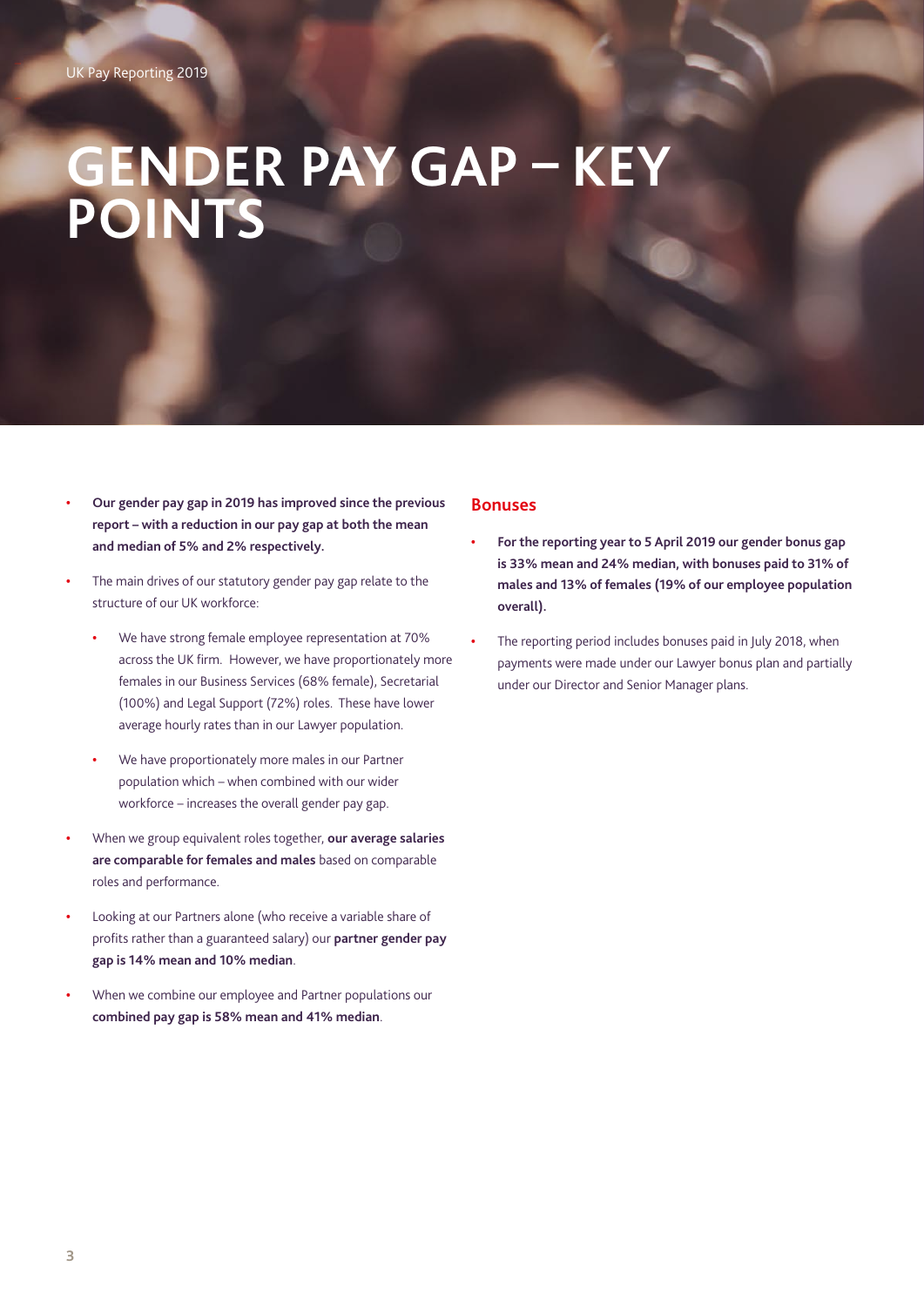| <b>GENDER</b><br><b>PAY GAP</b> | <b>Mean</b><br>Gender<br>Pay Gap | <b>Median</b><br>Gender<br>Pay Gap | <b>Ouartile 1</b> | (Lower 25%) | <b>Ouartile 2</b> |             | <b>Ouartile 3</b> |             | <b>Ouartile 4</b><br>(Upper 25%) |             |
|---------------------------------|----------------------------------|------------------------------------|-------------------|-------------|-------------------|-------------|-------------------|-------------|----------------------------------|-------------|
|                                 |                                  |                                    | <b>FEMALE</b>     | <b>MALE</b> | <b>FEMALE</b>     | <b>MALE</b> | <b>FEMALE</b>     | <b>MALE</b> | <b>FEMALE</b>                    | <b>MALE</b> |
| Employee                        | 20%                              | 23%                                | 75%               | 25%         | 80%               | 20%         | 59%               | 41%         | 60%                              | 40%         |
| Partner                         | 14%                              | 10%                                | 30%               | 70%         | 23%               | 77%         | 20%               | 80%         | 10%                              | 90%         |
| Combined                        | 58%                              | 41%                                | 76%               | 24%         | 76%               | 24%         | 61%               | 39%         | 41%                              | 59%         |

| <b>GENDER</b><br><b>BONUS GAP</b> | Mean<br>Gender<br><b>Bonus</b><br>Gap | <b>Median</b><br><b>Gender</b><br><b>Bonus</b><br>Gap | Females<br>receiving<br>bonus | <b>Males</b><br>receiving<br>bonus |
|-----------------------------------|---------------------------------------|-------------------------------------------------------|-------------------------------|------------------------------------|
| Employee                          | 33%                                   | 24%                                                   | 13%                           | 31%                                |

**• Our statutory gender pay gap in 2018 remains essentially static from 2017 at 25% (both mean and median) – with a slight reduction in our pay gap at both the mean and median of 0.4% and 0.8% respectively.**

**–** We have proportionately more females in our Business Services (63% female), Secretarial (100%) and Legal Support (77%) roles. These have lower average hourly rates than in our Lawyer population.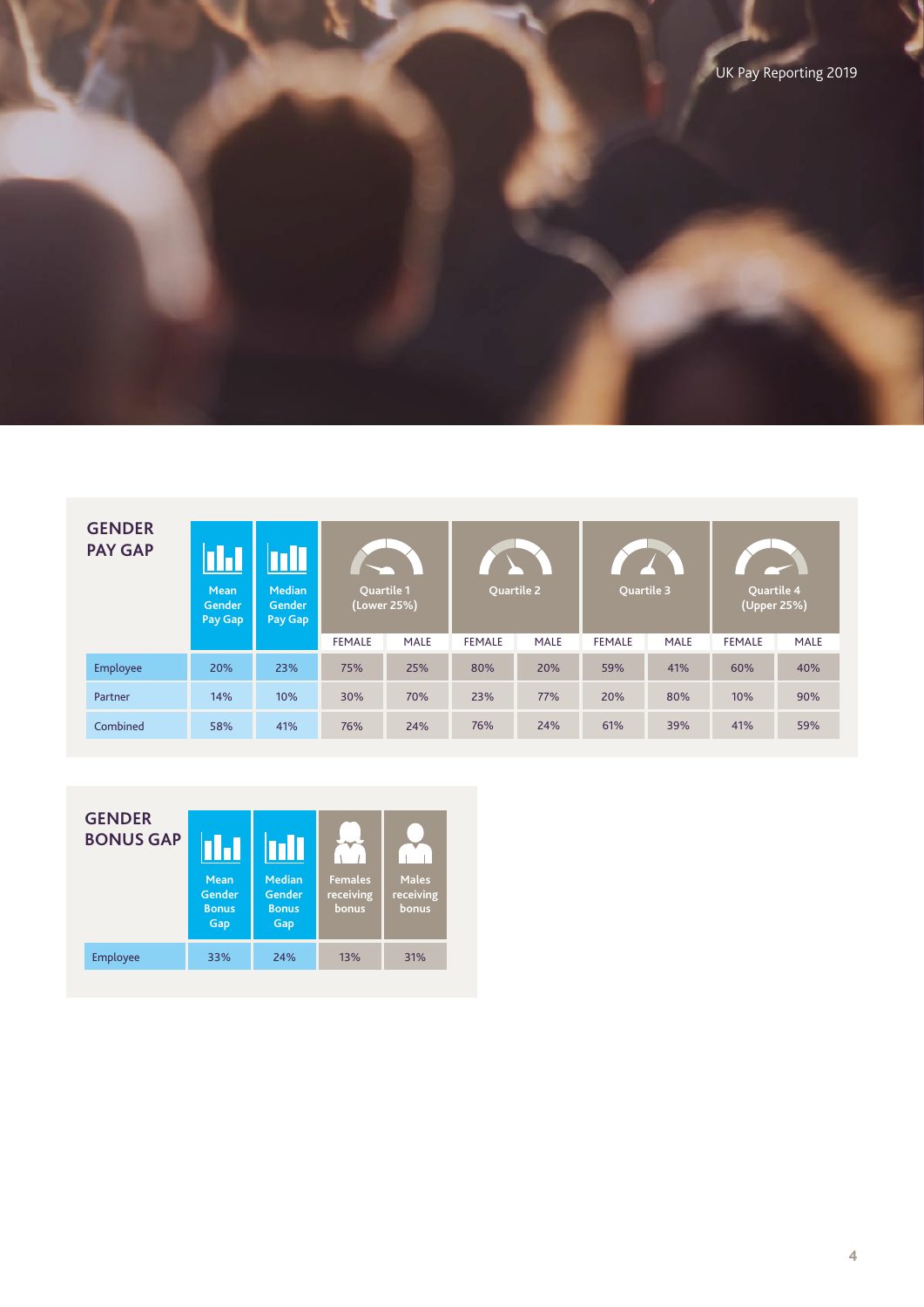### **ETHNICITY PAY GAP – KEY POINTS**

- **•** We are committed to transparency and pay fairness, and voluntarily publish our ethnicity pay gap for based on data for our Black, Asian and Minority Ethnic (BAME) workforce.
- **•** At the snapshot date, our BAME population accounted for 17% of our workforce.
- **•** Our analysis shows that the principal cause of our ethnicity pay gap is due to having fewer BAME people in more senior roles.
- **•** When we group equivalent roles together, we continue to be confident that our average salaries are comparable for BAME and non-BAME based on the role content and performance.

| <b>PAY GAP</b> | <b>Ethnicity</b><br><b>Mean Gap</b> | <b>Ethnicity</b><br><b>Median Gap</b> |  |
|----------------|-------------------------------------|---------------------------------------|--|
| Employee       | 24%                                 | 15%                                   |  |
| Partner        | 17%                                 | 20%                                   |  |
| Combined       | 48%                                 | 23%                                   |  |

| <b>PAY</b><br><b>QUARTILES</b> |             | <b>Ouartile 1</b><br>(Lower 25%) | <b>Ouartile 2</b> |                 | <b>Ouartile 3</b> |                 | <b>Ouartile 4</b><br>(Upper 25%) |                 |
|--------------------------------|-------------|----------------------------------|-------------------|-----------------|-------------------|-----------------|----------------------------------|-----------------|
|                                | <b>BAME</b> | <b>NON BAME</b>                  | <b>BAME</b>       | <b>NON BAME</b> | <b>BAME</b>       | <b>NON BAME</b> | <b>BAME</b>                      | <b>NON BAME</b> |
| Employee                       | 28%         | 72%                              | 22%               | 78%             | 17%               | 83%             | 12%                              | 88%             |
| Partner                        | 11%         | 89%                              | 4%                | 96%             | 4%                | 96%             | 3%                               | 97%             |
| Combined                       | 29%         | 71%                              | 22%               | 78%             | 13%               | 87%             | 9%                               | 91%             |

| <b>BONUS GAP</b> | <b>Ethnicity</b><br>Mean Gap | <b>Ethnicity</b><br><b>Median Gap</b> | <b>BAME</b><br>receiving<br>bonus | <b>Non BAME</b><br>receiving<br>bonus |
|------------------|------------------------------|---------------------------------------|-----------------------------------|---------------------------------------|
| Employee         | 47%                          | 26%                                   | 13%                               | 21%                                   |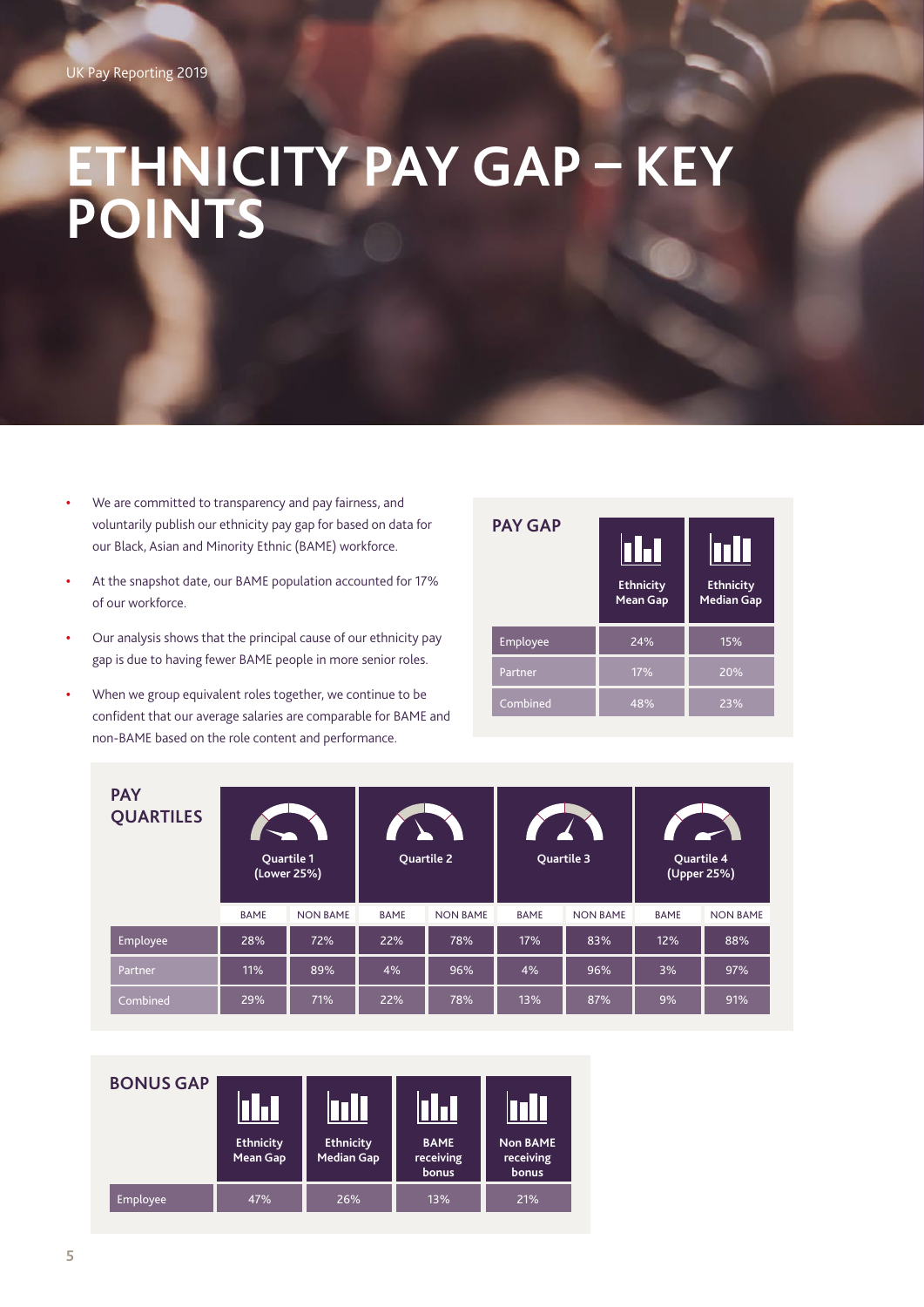## **SEXUAL ORIENTATION PAY GAP - KEY POINTS**

- **•** For the first time we are voluntarily publishing our sexual orientation pay gap for based on data for our Lesbian, Gay and Bisexual (LGB) workforce.
- **•** At the snapshot date, our LGB population accounted for 3% of our workforce.
- **•** While the people who identify as LGB are relatively small, they are represented at most levels across the firm

| <b>PAY GAP</b> | <b>Sexual</b><br><b>Orientation</b><br><b>Mean Gap</b> | <b>Sexual</b><br><b>Orientation</b><br><b>Median Gap</b> |  |
|----------------|--------------------------------------------------------|----------------------------------------------------------|--|
| Employee       | 7%                                                     | 8%                                                       |  |
| Partner        | 10%                                                    | 10%                                                      |  |
| Combined       | 23%                                                    | 7%                                                       |  |

| <b>PAY</b><br><b>QUARTILES</b> |            | <b>Ouartile 1</b><br>(Lower 25%) | <b>Ouartile 2</b> |                | <b>Ouartile 3</b> |                | Quartile 4<br>(Upper 25%) |                |
|--------------------------------|------------|----------------------------------|-------------------|----------------|-------------------|----------------|---------------------------|----------------|
|                                | <b>LGB</b> | <b>NON LGB</b>                   | <b>LGB</b>        | <b>NON LGB</b> | <b>LGB</b>        | <b>NON LGB</b> | <b>LGB</b>                | <b>NON LGB</b> |
| Employee                       | 4%         | 96%                              | 3%                | 97%            | 4%                | 96%            | 2%                        | 98%            |
| Partner                        | $0\%$      | 100%                             | 4%                | 96%            | 4%                | 96%            | 0%                        | 96%            |
| Combined                       | 4%         | 96%                              | 3%                | 97%            | 3%                | 97%            | 3%                        | 97%            |

| <b>BONUS GAP</b> | <b>Sexual</b>      | <b>Sexual</b>      | <b>LGB</b>       | <b>Non LGB</b>   |
|------------------|--------------------|--------------------|------------------|------------------|
|                  | <b>Orientation</b> | <b>Orientation</b> | <b>Receiving</b> | <b>Receiving</b> |
|                  | Mean Gap           | <b>Median Gap</b>  | <b>Bonus</b>     | <b>Bonus</b>     |
| Employee         | 7%                 | $-57%$             | 21%              | 19%              |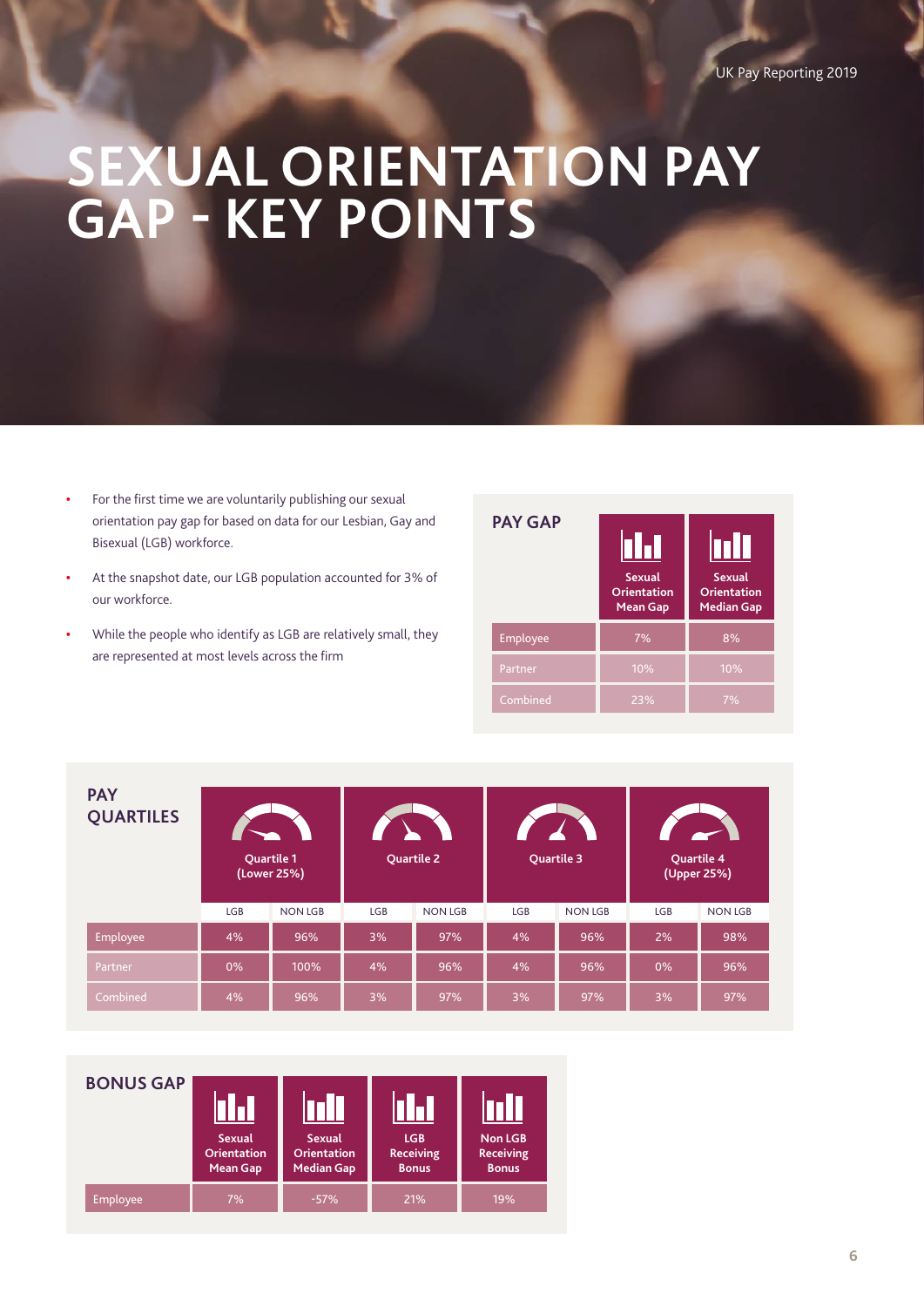### **OUR COMMITMENT TO ACTION**

### **Gowling WLG is committed to diversity across the firm and to equal opportunities in employment.**

Understanding our gender pay gap is just one part of the equation – and while our gender pay gap has reduced, our pay gaps show that there is still more to be done.

Through engaging openly with our people, clients and local communities, we want to deliver further improvements that – over time - see all levels of our firm become a closer reflection of the diverse cities and communities we are a part of.

#### **Our actions include:**

- **• Recruitment**  Reviewing our whole application process to ensure we have a fair and diverse representation of people and backgrounds, from our early talent programme through to senior hires, with opportunities open to everyone.
- **• Learning and Development** We continue to develop our internal talent and ensure fair representation of genders and ethnicity in our development programmes, promotion processes and sponsorships for future leader positions. We are aspiring to 30% female representation in our Partnership by 2026 (in 2019 females represented 21% of Partners).
- **• Reward** We will continue to review all reward decisions through a diversity lens to challenge any perceived or potential bias, backed by unconscious bias training for decision makers.
- **• Work/life balance** we understand that everyone has different life priorities and circumstances and we offer support to build different career structures / paths through options such as agile working practices, part-time and flexible work patterns, maternity coaching and mentoring.
- **• Enhanced parenting experience package** from 2020 we are enhancing our parenting package with increased maternity/ adoption/shared parental leave and surrogacy pay, extending new parent coaching to all employees and introducing parenting cafes to provide informal support to new parents.
- **• Our diversity and inclusion networks** we have five employee networks (each sponsored by at least one Board member) to bring people together with similar characteristics or interests. Our networks include family, ethnicity, gender, disabilities and LGBT. These allow our people to share their experiences, increase understanding across the business and promote a fullyinclusive working environment.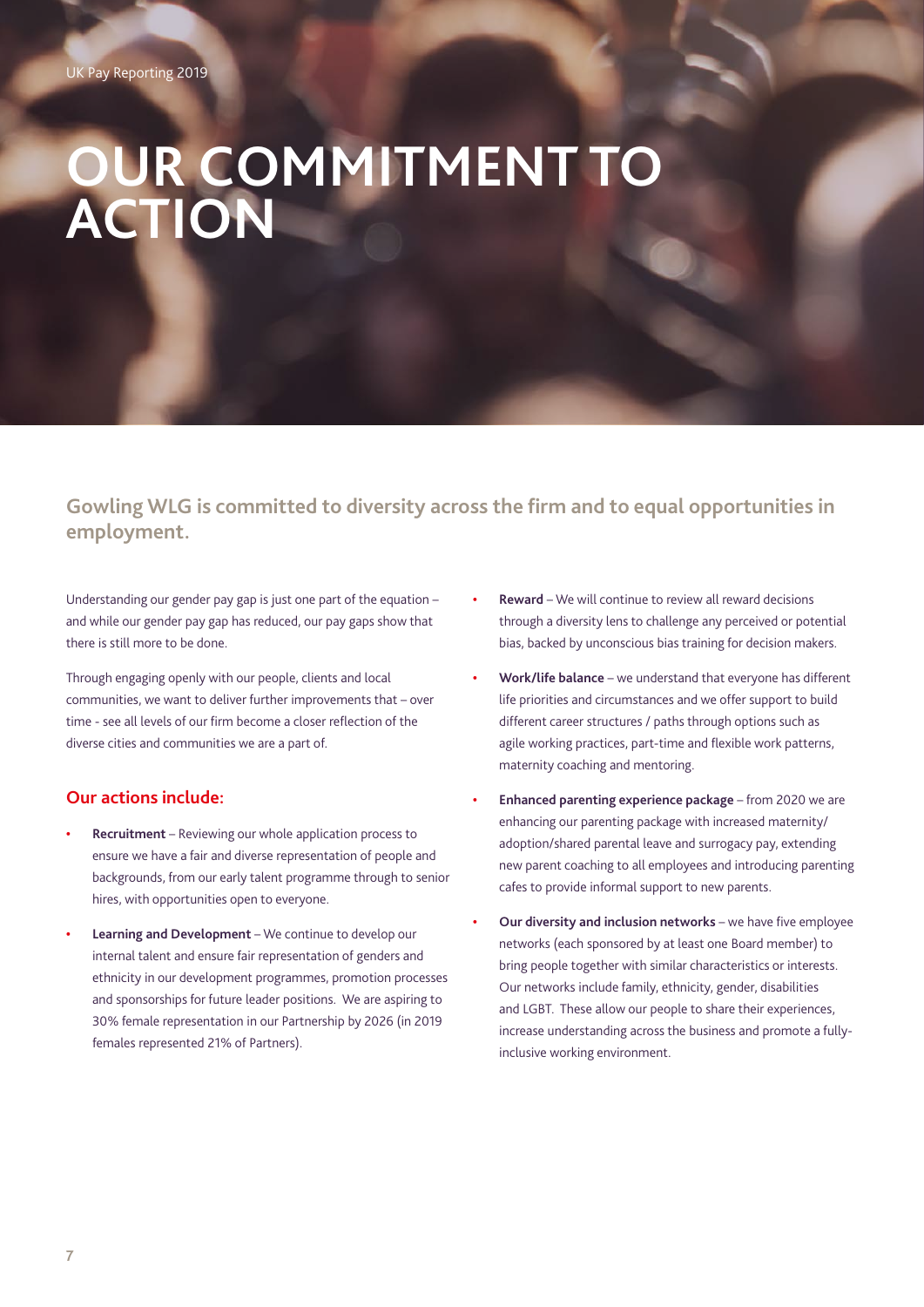#### **New initiatives since our last report include:**

- **• 'Breakthrough' programme launch**  In July 2019 we launched Breakthrough, a sponsorship programme to create more structured opportunities for our high potential females and BAME colleagues and to increase their visibility with senior leadership in support of their career development and advancement.
- **• EmbRACE network** Our newest employee network, EmbRACE is now in its second year with the aim of championing BAME diversity and inclusion at work and in the community. Examples of the network's activity include raising awareness through Black History month events and using role models to share the experiences of our people.
- **• Allies programme** alongside our employee networks we have created an allies programme for people who are not formally part of a network but want to show their support for our diversity programme and our values.

Our programme is continually evolving and expanding and we are committed to delivering long-term change – with pragmatic and visible actions that will make a practical difference at all levels of our organisation. We look forward to working with our people, our clients and our wider stakeholders to make further progress in future years.

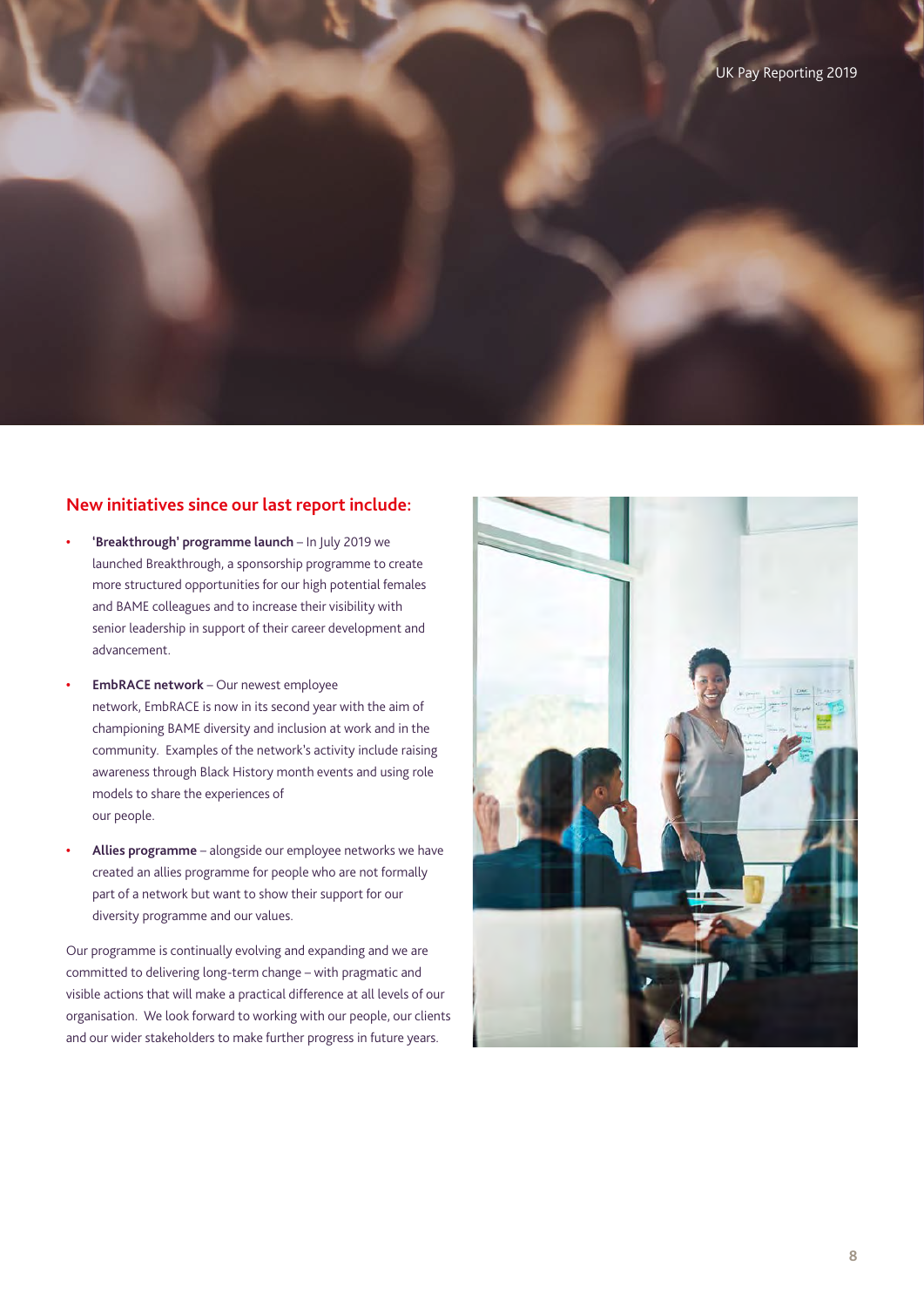#### **Appendix: notes on methodology**

- **•** Our statutory gender pay gap reporting under the Regulations is based on an overall average across all roles and seniorities (excluding Partners) at the snapshot date 5 April 2019.
- **•** Our calculations take into account the average position across all jobs across both of our UK offices (approximately 950 people excluding Partners, 1,100 including Partners). Around a third of our employees are based in London (with London market aligned salaries). The other two thirds are based in our Birmingham office.
- **•** Partners do not receiving a guaranteed salary but receive a share of the firm's profits which can rise and fall from year-to-year. To calculate hourly pay, we have added up earnings over the qualifying period and used the same formula as the employee calculation.
- **•** We base our ethnicity pay gap reporting on data from our Black, Asian and Minority Ethnic (BAME) workforce. At the snapshot date, our BAME population accounted for 17% of our workforce (94% of our population have disclosed their ethnicity).
- **•** We base our sexual orientation pay gap reporting on data from our lesbian, gay and bisexual (LGB) workforce. At the snapshot date, our LGB population accounted for 3% of our workforce (91% of our population have disclosed their sexual orientation).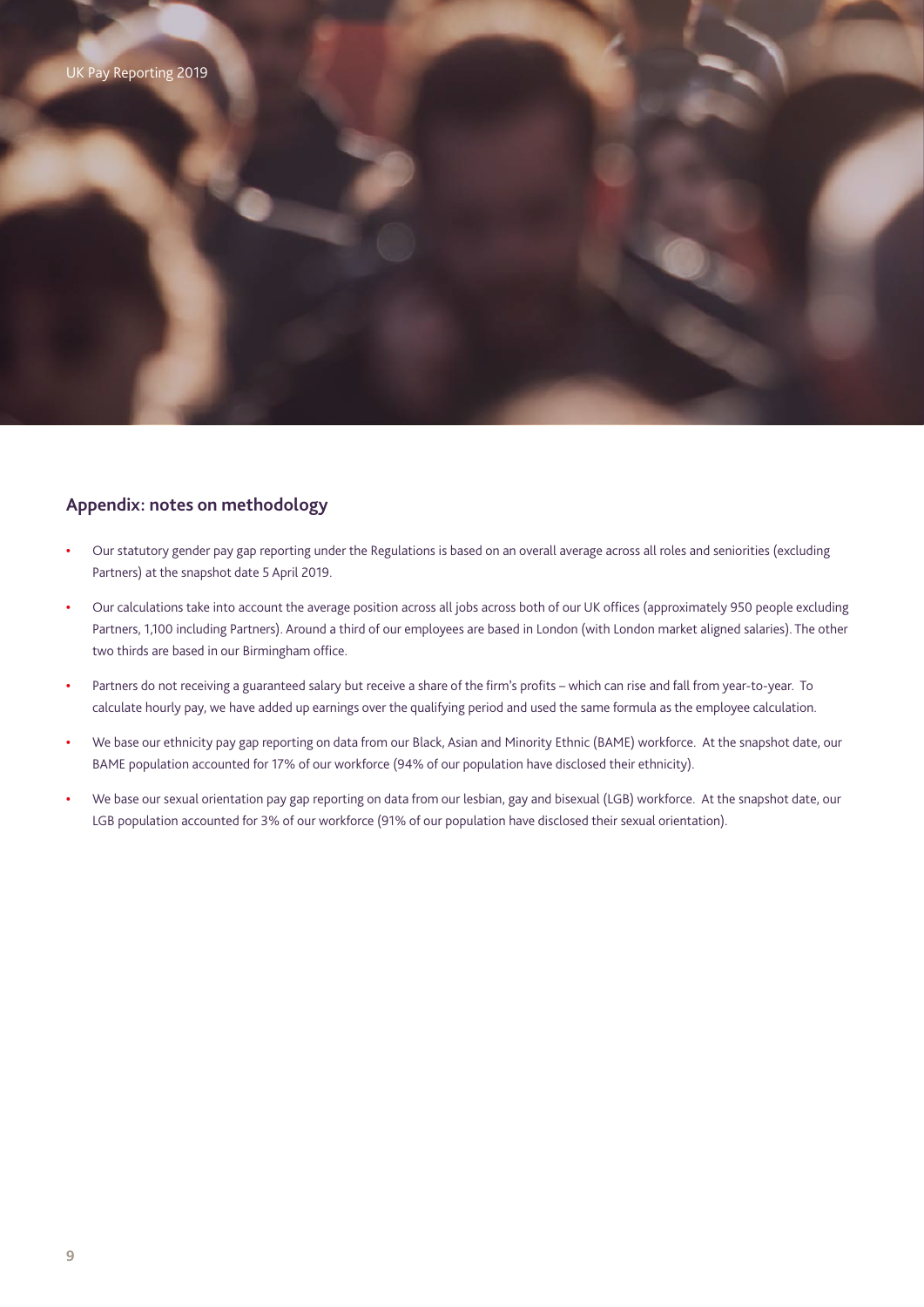